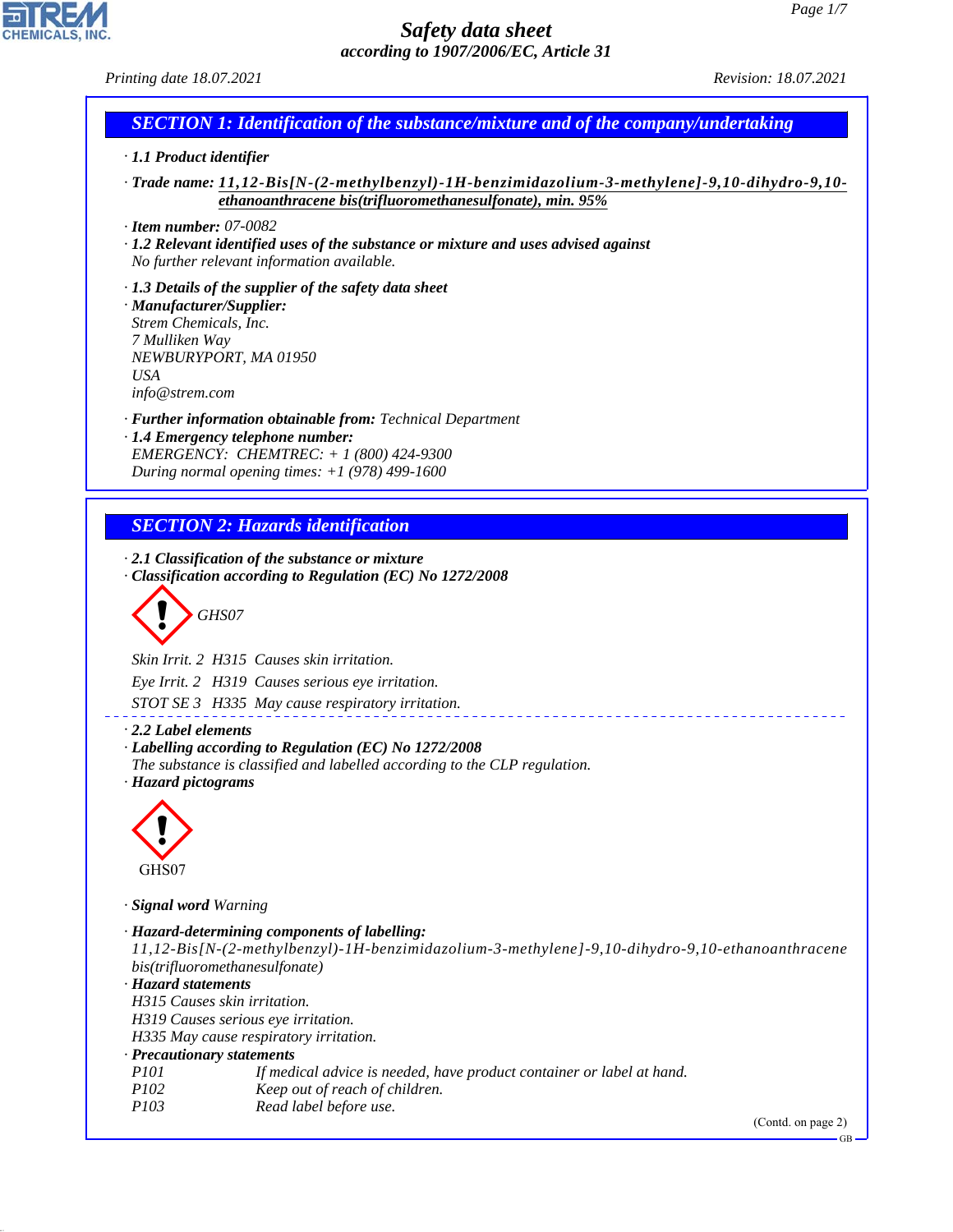*Printing date 18.07.2021 Revision: 18.07.2021*

|                  | (Contd. of page 1)                                                                                                                                 |
|------------------|----------------------------------------------------------------------------------------------------------------------------------------------------|
| P <sub>262</sub> | Do not get in eyes, on skin, or on clothing.                                                                                                       |
| P <sub>280</sub> | Wear protective gloves/protective clothing/eye protection/face protection.                                                                         |
|                  | P305+P351+P338 IF IN EYES: Rinse cautiously with water for several minutes. Remove contact lenses, if<br>present and easy to do. Continue rinsing. |
| $P304 + P340$    | IF INHALED: Remove person to fresh air and keep comfortable for breathing.                                                                         |
| $P403 + P233$    | Store in a well-ventilated place. Keep container tightly closed.                                                                                   |
| <i>P501</i>      | Dispose of contents/container in accordance with local/regional/national/international<br>regulations.                                             |

*· PBT: Not applicable. · vPvB: Not applicable.*

#### *SECTION 3: Composition/information on ingredients*

*· 3.1 Chemical characterisation: Substances · CAS No. Description 11,12-Bis[N-(2-methylbenzyl)-1H-benzimidazolium-3 methylene]-9,10-dihydro-9,10-ethanoanthracene bis(trifluoromethanesulfonate)*

#### *SECTION 4: First aid measures*

*· 4.1 Description of first aid measures*

- *· After inhalation: In case of unconsciousness place patient stably in side position for transportation.*
- *· After skin contact: Immediately wash with water and soap and rinse thoroughly.*
- *· After eye contact:*
- *Rinse opened eye for several minutes under running water. If symptoms persist, consult a doctor.*
- *· After swallowing: If symptoms persist consult doctor.*
- *· 4.2 Most important symptoms and effects, both acute and delayed No further relevant information available.*
- *· 4.3 Indication of any immediate medical attention and special treatment needed*

*No further relevant information available.*

#### *SECTION 5: Firefighting measures*

- *· 5.1 Extinguishing media*
- *· Suitable extinguishing agents: Use fire extinguishing methods suitable to surrounding conditions.*
- *· 5.2 Special hazards arising from the substance or mixture No further relevant information available.*
- *· 5.3 Advice for firefighters*
- *· Protective equipment: No special measures required.*

#### *SECTION 6: Accidental release measures*

- *· 6.1 Personal precautions, protective equipment and emergency procedures Not required.*
- *· 6.2 Environmental precautions: Do not allow to enter sewers/ surface or ground water.*
- *· 6.3 Methods and material for containment and cleaning up: Dispose contaminated material as waste according to item 13.*
- *Ensure adequate ventilation.*

44.1.1

(Contd. on page 3)

GB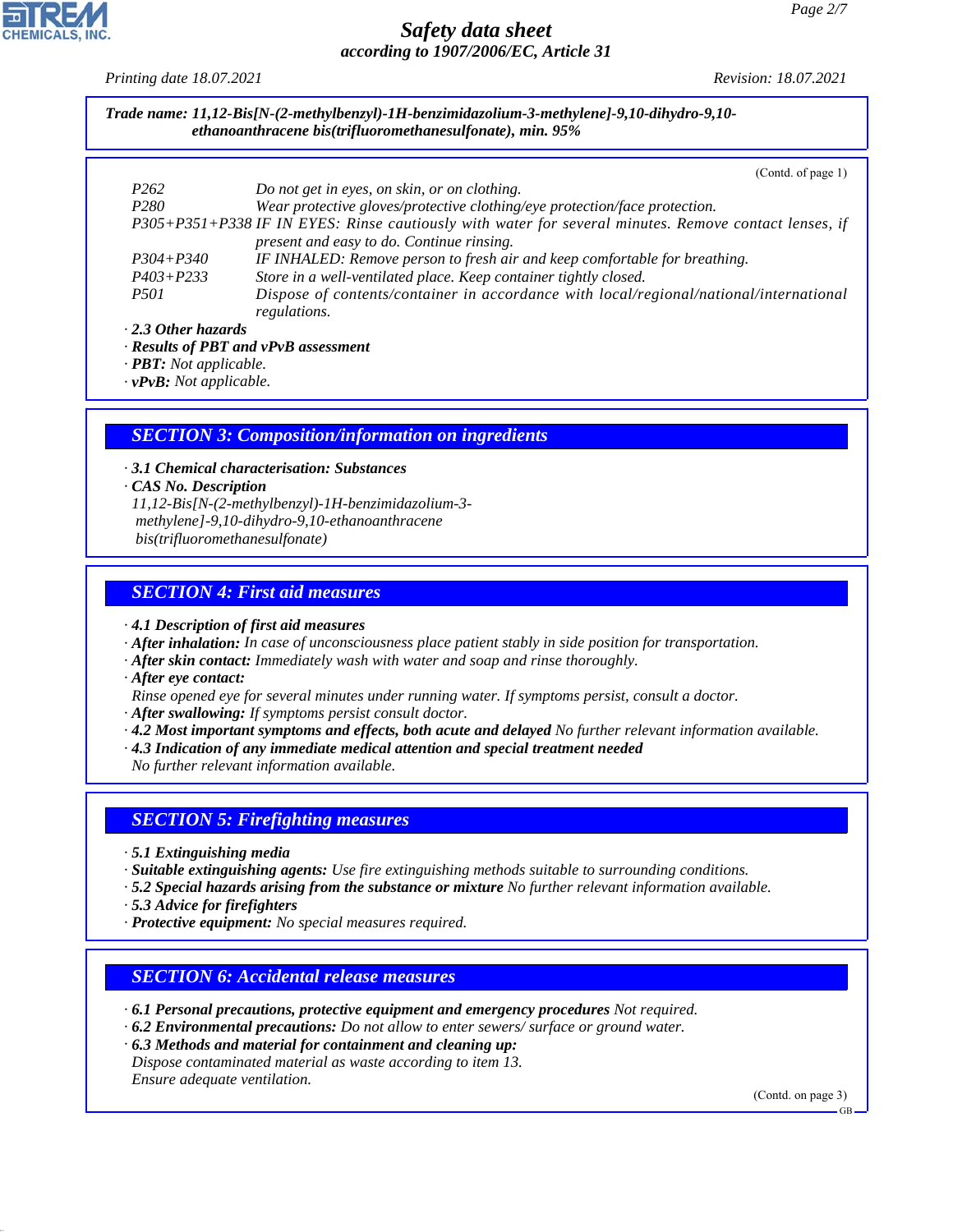*Printing date 18.07.2021 Revision: 18.07.2021*

*Trade name: 11,12-Bis[N-(2-methylbenzyl)-1H-benzimidazolium-3-methylene]-9,10-dihydro-9,10 ethanoanthracene bis(trifluoromethanesulfonate), min. 95%*

(Contd. of page 2)

- *· 6.4 Reference to other sections*
- *See Section 7 for information on safe handling.*
- *See Section 8 for information on personal protection equipment.*
- *See Section 13 for disposal information.*

#### *SECTION 7: Handling and storage*

- *· 7.1 Precautions for safe handling No special precautions are necessary if used correctly. · Information about fire - and explosion protection: No special measures required.*
- *· 7.2 Conditions for safe storage, including any incompatibilities*
- *· Storage:*
- *· Requirements to be met by storerooms and receptacles: No special requirements.*
- *· Information about storage in one common storage facility: Not required.*
- *· Further information about storage conditions: Keep container tightly sealed.*
- *· 7.3 Specific end use(s) No further relevant information available.*

#### *SECTION 8: Exposure controls/personal protection*

- *· Additional information about design of technical facilities: No further data; see item 7.*
- *· 8.1 Control parameters*
- *· Ingredients with limit values that require monitoring at the workplace: Not required.*
- *· Additional information: The lists valid during the making were used as basis.*
- *· 8.2 Exposure controls*
- *· Personal protective equipment:*
- *· General protective and hygienic measures: Keep away from foodstuffs, beverages and feed. Immediately remove all soiled and contaminated clothing Wash hands before breaks and at the end of work. Avoid contact with the eyes and skin.*
- *· Respiratory protection:*
- *In case of brief exposure or low pollution use respiratory filter device. In case of intensive or longer exposure use self-contained respiratory protective device.*
- *· Protection of hands:*



44.1.1

\_S*Protective gloves*

*The glove material has to be impermeable and resistant to the product/ the substance/ the preparation. Due to missing tests no recommendation to the glove material can be given for the product/ the preparation/ the chemical mixture.*

*Selection of the glove material on consideration of the penetration times, rates of diffusion and the degradation · Material of gloves*

*The selection of the suitable gloves does not only depend on the material, but also on further marks of quality and varies from manufacturer to manufacturer.*

#### *· Penetration time of glove material*

*The exact break through time has to be found out by the manufacturer of the protective gloves and has to be observed.*

(Contd. on page 4)

GB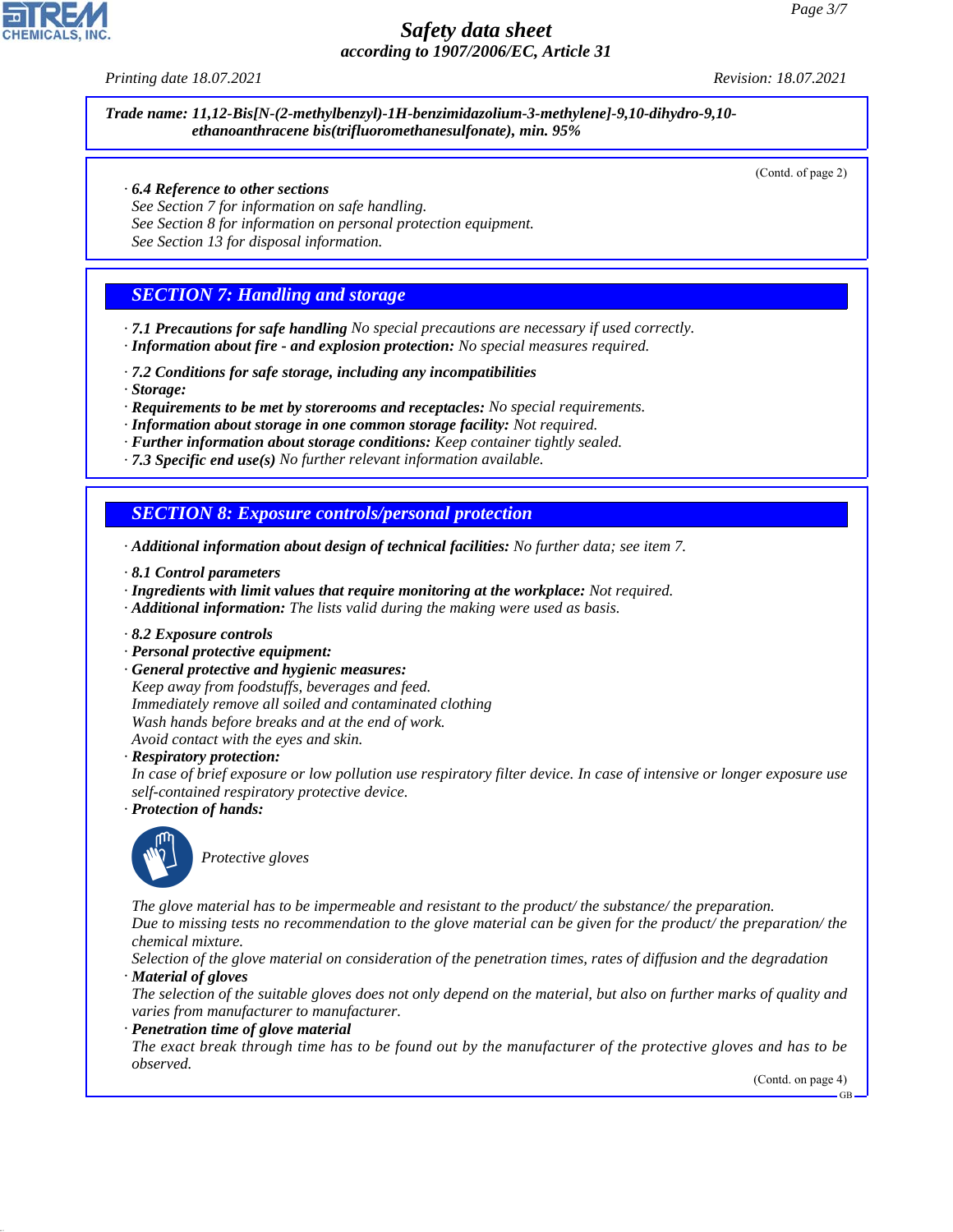|                                                            |                                               | (Contd. of page 3) |
|------------------------------------------------------------|-----------------------------------------------|--------------------|
| $\cdot$ Eye protection:                                    |                                               |                    |
|                                                            |                                               |                    |
| Tightly sealed goggles                                     |                                               |                    |
| .9.1 Information on basic physical and chemical properties |                                               |                    |
| <b>General Information</b>                                 |                                               |                    |
| $\cdot$ Appearance:                                        |                                               |                    |
| Form:                                                      | Powder<br>Whitish                             |                    |
| Colour:<br>$\cdot$ Odour:                                  | Undistinguishable.                            |                    |
| · Odour threshold:                                         | Not determined.                               |                    |
| $\cdot$ pH-value:                                          | Not applicable.                               |                    |
| · Change in condition                                      |                                               |                    |
| Melting point/freezing point:                              | Undetermined.                                 |                    |
| Initial boiling point and boiling range: Undetermined.     |                                               |                    |
| · Flash point:                                             | Not applicable.                               |                    |
| · Flammability (solid, gas):                               | Not determined.                               |                    |
| · Ignition temperature:                                    |                                               |                    |
| Decomposition temperature:                                 | Not determined.                               |                    |
| · Auto-ignition temperature:                               | Not determined.                               |                    |
| · Explosive properties:                                    | Product does not present an explosion hazard. |                    |
| · Explosion limits:                                        |                                               |                    |
| Lower:                                                     | Not determined.                               |                    |
| <b>Upper:</b>                                              | Not determined.                               |                    |
| · Vapour pressure:                                         | Not applicable.                               |                    |
| $\cdot$ Density:                                           | Not determined.                               |                    |
| · Relative density                                         | Not determined.                               |                    |
| · Vapour density                                           | Not applicable.                               |                    |
| $\cdot$ Evaporation rate                                   | Not applicable.                               |                    |
| · Solubility in / Miscibility with                         |                                               |                    |
| water:                                                     | Insoluble.                                    |                    |
| · Partition coefficient: n-octanol/water:                  | Not determined.                               |                    |
| · Viscosity:                                               |                                               |                    |
| Dynamic:                                                   | Not applicable.                               |                    |
| Kinematic:                                                 | Not applicable.                               |                    |
| · Solvent content:                                         |                                               |                    |
| Organic solvents:                                          | $0.0\%$                                       |                    |
| $VOC$ (EC)                                                 | $0.00\%$                                      |                    |
| <b>Solids content:</b>                                     | 100.0%                                        |                    |
| .9.2 Other information                                     | No further relevant information available.    |                    |

(Contd. on page 5)



44.1.1

*Printing date 18.07.2021 Revision: 18.07.2021*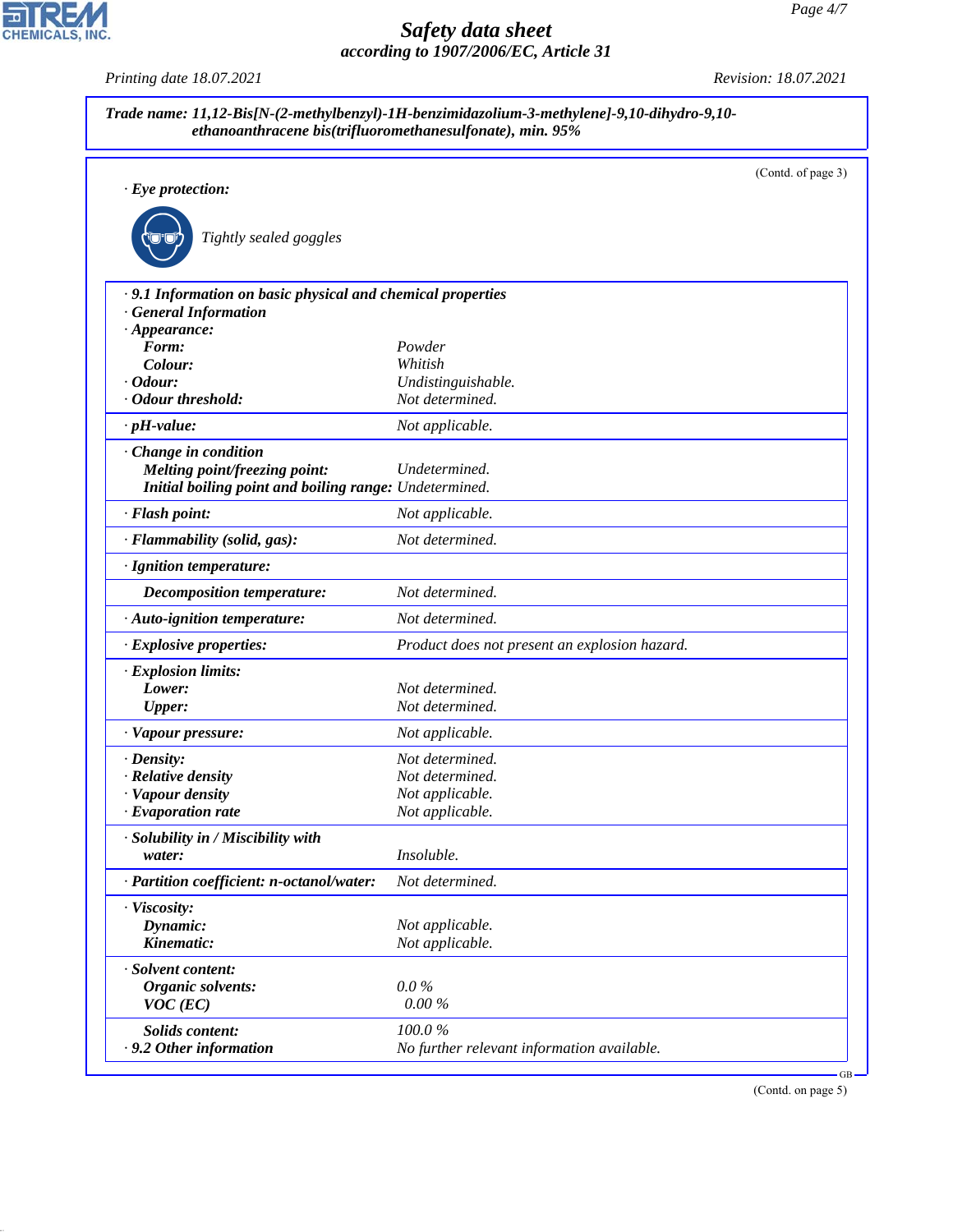*Printing date 18.07.2021 Revision: 18.07.2021*

*Trade name: 11,12-Bis[N-(2-methylbenzyl)-1H-benzimidazolium-3-methylene]-9,10-dihydro-9,10 ethanoanthracene bis(trifluoromethanesulfonate), min. 95%*

(Contd. of page 4)

#### *SECTION 10: Stability and reactivity*

- *· 10.1 Reactivity No further relevant information available.*
- *· 10.2 Chemical stability*
- *· Thermal decomposition / conditions to be avoided: No decomposition if used according to specifications.*
- *· 10.3 Possibility of hazardous reactions No dangerous reactions known.*
- *· 10.4 Conditions to avoid No further relevant information available.*
- *· 10.5 Incompatible materials: No further relevant information available.*
- *· 10.6 Hazardous decomposition products: No dangerous decomposition products known.*

#### *SECTION 11: Toxicological information*

- *· 11.1 Information on toxicological effects*
- *· Acute toxicity Based on available data, the classification criteria are not met.*
- *· Primary irritant effect:*
- *· Skin corrosion/irritation*
- *Causes skin irritation.*
- *· Serious eye damage/irritation*
- *Causes serious eye irritation.*
- *· Respiratory or skin sensitisation Based on available data, the classification criteria are not met.*
- *· CMR effects (carcinogenity, mutagenicity and toxicity for reproduction)*
- *· Germ cell mutagenicity Based on available data, the classification criteria are not met.*
- *· Carcinogenicity Based on available data, the classification criteria are not met.*
- *· Reproductive toxicity Based on available data, the classification criteria are not met.*
- *· STOT-single exposure*
- *May cause respiratory irritation.*
- *· STOT-repeated exposure Based on available data, the classification criteria are not met.*
- *· Aspiration hazard Based on available data, the classification criteria are not met.*

#### *SECTION 12: Ecological information*

*· 12.1 Toxicity*

- *· Aquatic toxicity: No further relevant information available.*
- *· 12.2 Persistence and degradability No further relevant information available.*
- *· 12.3 Bioaccumulative potential No further relevant information available.*
- *· 12.4 Mobility in soil No further relevant information available.*
- *· Additional ecological information:*

*· General notes:*

44.1.1

*Water hazard class 1 (German Regulation) (Self-assessment): slightly hazardous for water*

*Do not allow undiluted product or large quantities of it to reach ground water, water course or sewage system.*

- *· 12.5 Results of PBT and vPvB assessment*
- *· PBT: Not applicable.*
- *· vPvB: Not applicable.*
- *· 12.6 Other adverse effects No further relevant information available.*

 GB (Contd. on page 6)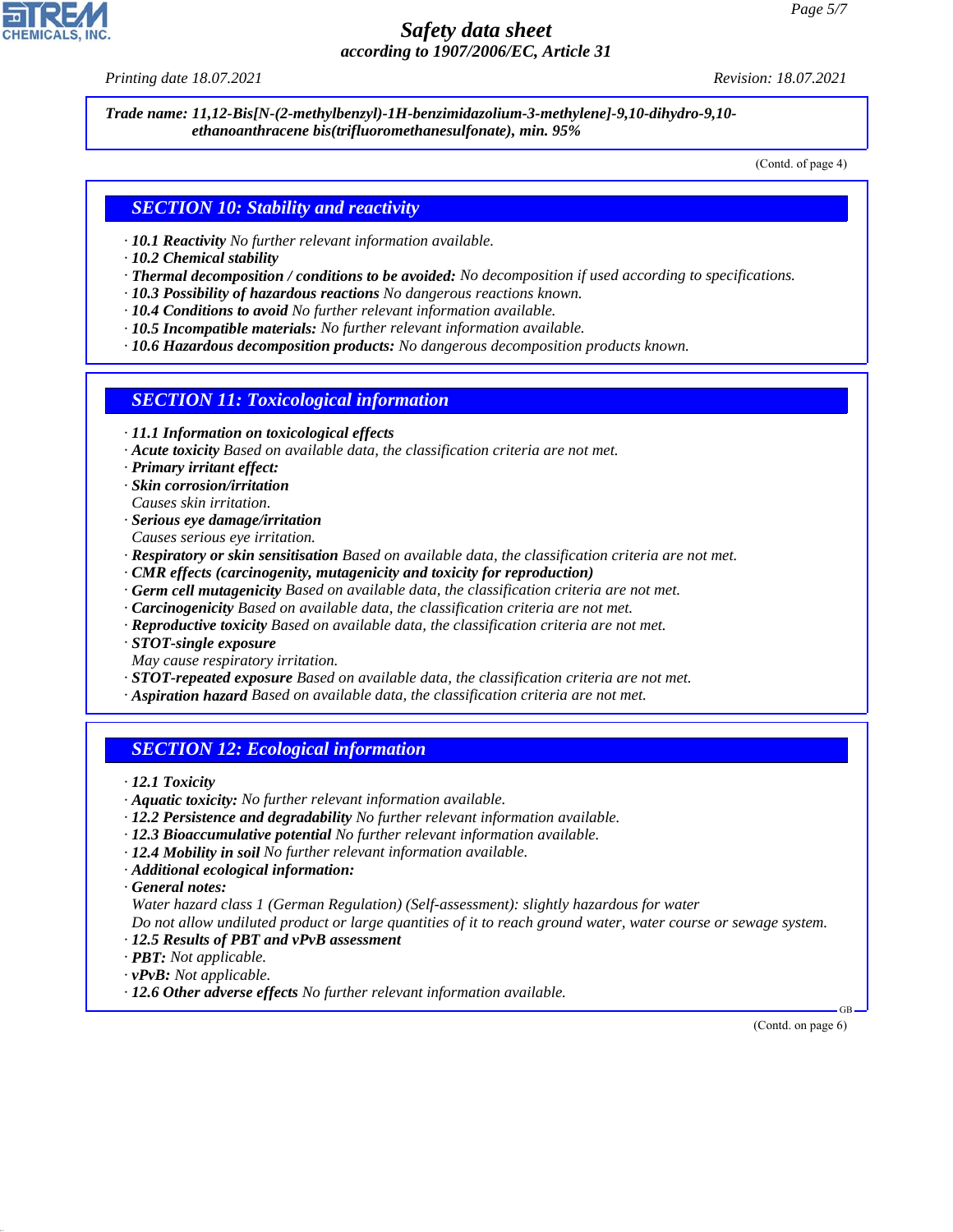*Printing date 18.07.2021 Revision: 18.07.2021*

*Trade name: 11,12-Bis[N-(2-methylbenzyl)-1H-benzimidazolium-3-methylene]-9,10-dihydro-9,10 ethanoanthracene bis(trifluoromethanesulfonate), min. 95%*

(Contd. of page 5)

#### *SECTION 13: Disposal considerations*

*· 13.1 Waste treatment methods*

*· Recommendation*

*Must not be disposed together with household garbage. Do not allow product to reach sewage system.*

*· Uncleaned packaging:*

*· Recommendation: Disposal must be made according to official regulations.*

| <b>SECTION 14: Transport information</b>                                                                     |                 |  |  |
|--------------------------------------------------------------------------------------------------------------|-----------------|--|--|
| $\cdot$ 14.1 UN-Number<br>ADR, ADN, IMDG, IATA                                                               | not regulated   |  |  |
| $\cdot$ 14.2 UN proper shipping name<br>· ADR, ADN, IMDG, IATA                                               | not regulated   |  |  |
| $\cdot$ 14.3 Transport hazard class(es)                                                                      |                 |  |  |
| $\cdot$ ADR, ADN, IMDG, IATA<br>· Class                                                                      | not regulated   |  |  |
| · 14.4 Packing group<br>· ADR, IMDG, IATA                                                                    | not regulated   |  |  |
| $\cdot$ 14.5 Environmental hazards:<br>$\cdot$ Marine pollutant:                                             | No              |  |  |
| $\cdot$ 14.6 Special precautions for user                                                                    | Not applicable. |  |  |
| $\cdot$ 14.7 Transport in bulk according to Annex II of<br><b>Marpol and the IBC Code</b><br>Not applicable. |                 |  |  |
| · UN "Model Regulation":                                                                                     | not regulated   |  |  |

#### *SECTION 15: Regulatory information*

*· 15.1 Safety, health and environmental regulations/legislation specific for the substance or mixture*

*· Directive 2012/18/EU*

*· Named dangerous substances - ANNEX I Substance is not listed.*

*· National regulations:*

*· Waterhazard class: Water hazard class 1 (Self-assessment): slightly hazardous for water.*

*· 15.2 Chemical safety assessment: A Chemical Safety Assessment has not been carried out.*

# *SECTION 16: Other information*

*This information is based on our present knowledge. However, this shall not constitute a guarantee for any specific product features and shall not establish a legally valid contractual relationship.*

*· Department issuing SDS: Technical Department.*

*· Contact: Technical Director*

44.1.1

*· Abbreviations and acronyms: ADR: Accord européen sur le transport des marchandises dangereuses par Route (European Agreement concerning the International Carriage of Dangerous Goods by Road)*

(Contd. on page 7)

GB